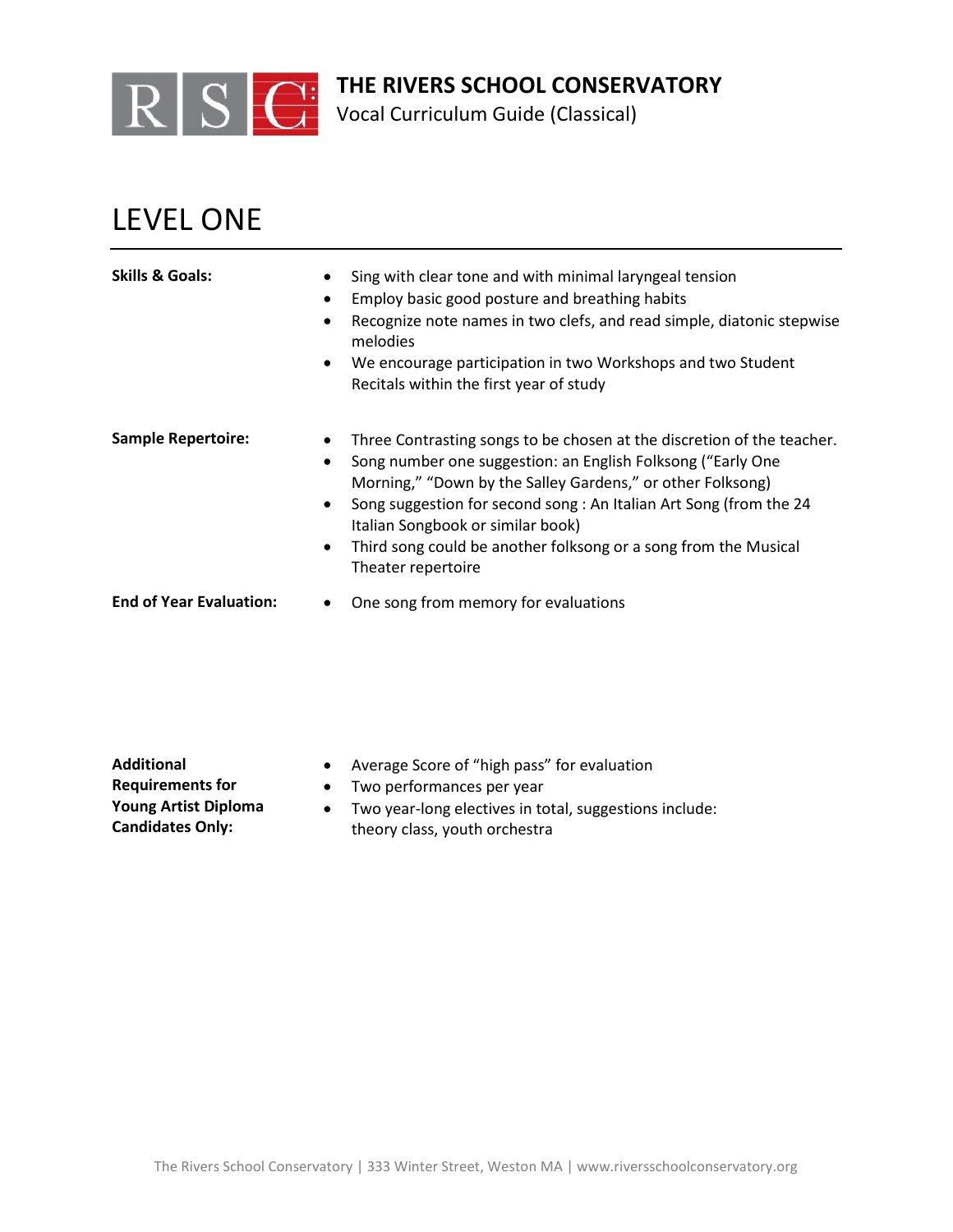

Vocal Curriculum Guide (Classical)

## LEVEL TWO

| <b>Skills &amp; Goals:</b>     | Mastery of the Skills and Goals of Level One<br>$\bullet$<br>Begin artistic goals of word emphasis and appropriate phrase shaping<br>$\bullet$<br>emphasizing legato singing of short melismatic phrases metering<br>breath to sustain medium length phrases<br>Students should recognize note names in two clefs, and read diatonic<br>$\bullet$<br>and chromatic stepwise melodies in simple and compound meters<br>We encourage participation in three Vocal Workshops and three<br>$\bullet$<br>Student Recitals within the year                                                                                                                                                                                                                                                                         |
|--------------------------------|--------------------------------------------------------------------------------------------------------------------------------------------------------------------------------------------------------------------------------------------------------------------------------------------------------------------------------------------------------------------------------------------------------------------------------------------------------------------------------------------------------------------------------------------------------------------------------------------------------------------------------------------------------------------------------------------------------------------------------------------------------------------------------------------------------------|
| <b>Sample Repertoire:</b>      | Four contrasting songs memorized to be chosen by the teacher<br>bearing in mind the interests and capabilities of the student<br>Song number one suggestion: an English Folksong of moderate<br>$\bullet$<br>difficulty (Britten arrangement of "Polly Oliver" or Niles's "The Black<br>Dress" or other Folksong<br>Songs number two and three suggestion: two Italian songs with short<br>$\bullet$<br>melismatic passages (from the 24 Italian Songbook or similar<br>songbook) German, Spanish, or French songs of moderate complexity<br>may be substituted or a combination of two language songs.<br>Song number four suggestion: a Contemporary American or British<br>$\bullet$<br>Folksong or Musical Theater song. ("When I Marry Mr. Snow," or<br>Rorem's "Early in the Morning" or similar song) |
| <b>End of Year Evaluation:</b> | One song performed from memory                                                                                                                                                                                                                                                                                                                                                                                                                                                                                                                                                                                                                                                                                                                                                                               |

**Additional Requirements for Young Artist Diploma Candidates Only:**

- Average score of "high pass" for evaluation
- Three performances per year
- Three year-long electives in total, suggestions include: Theory Class, Chamber Music, Youth Orchestra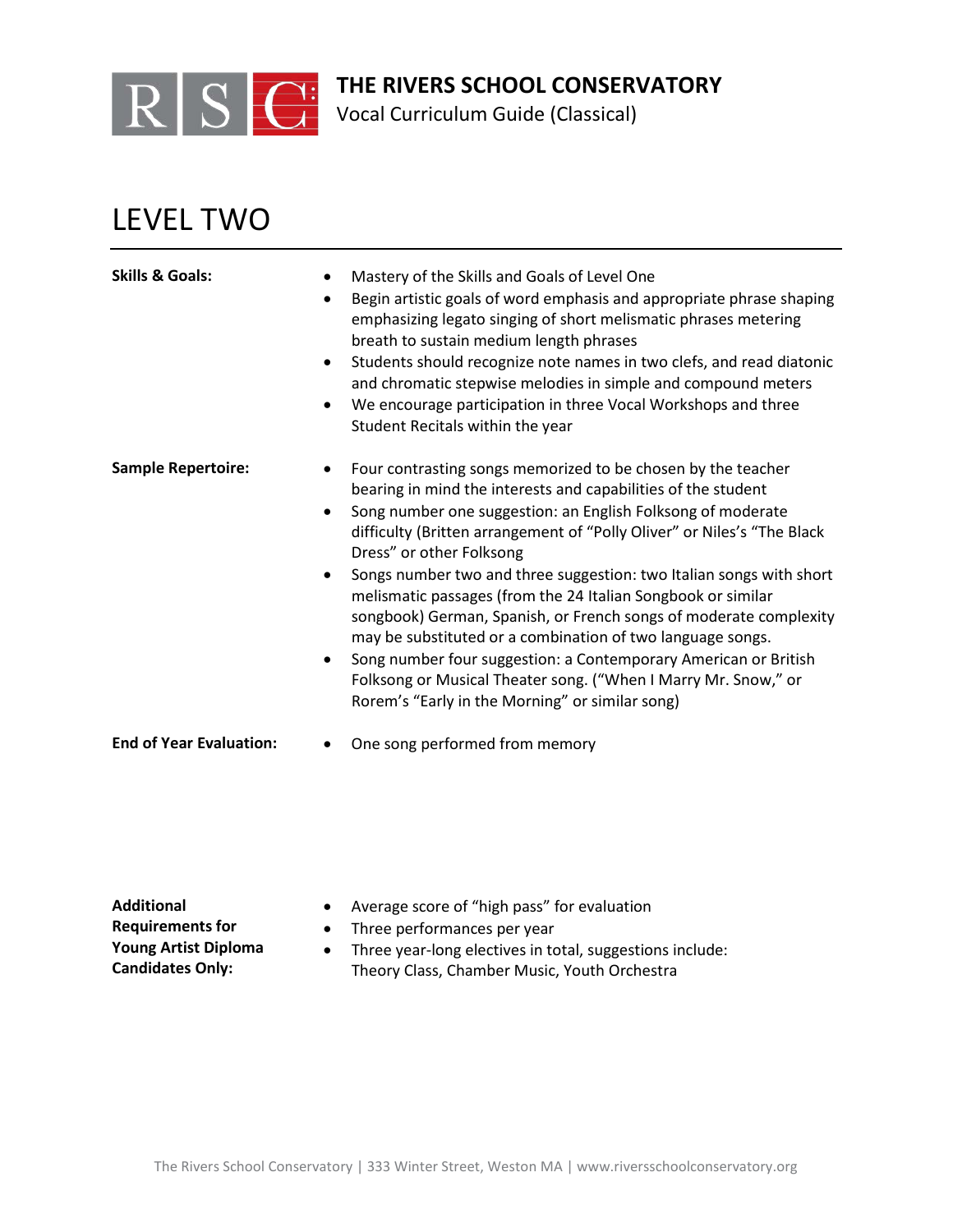

Vocal Curriculum Guide (Classical)

## LEVEL THREE

| <b>Skills &amp; Goals:</b>     | Mastery of the Skills and Goals of Levels One and Two<br>$\bullet$<br>Artistic expectations are to sing with expression. To expand dynamic<br>$\bullet$<br>range to more closely adhere to composer's or editor's dynamic<br>markings. Also to increase phrase length, pitch range, and melismatic<br>complexity.<br>Student should recognize names of notes in both clefs, dynamic<br>$\bullet$<br>marking names, and musical terms. Student should be enrolled in an<br>appropriate theory class.<br>Students should participate in three Vocal Workshops and three<br>$\bullet$<br><b>Student Recitals</b>                                                                                                                                                                                                                                       |
|--------------------------------|-----------------------------------------------------------------------------------------------------------------------------------------------------------------------------------------------------------------------------------------------------------------------------------------------------------------------------------------------------------------------------------------------------------------------------------------------------------------------------------------------------------------------------------------------------------------------------------------------------------------------------------------------------------------------------------------------------------------------------------------------------------------------------------------------------------------------------------------------------|
| <b>Sample Repertoire:</b>      | Five contrasting songs memorized to be chosen by the teacher bearing<br>in mind the interests and capabilities of the student<br>Song suggestions for two of the five songs: Folksongs of moderate to<br>$\bullet$<br>difficult complexity (Britten's arrangement of "The Ash Grove" or<br>Niles's "Black is the Color of My True Love's Hair" or similar song.)<br>Two foreign language songs of moderate complexity, range and phrase<br>$\bullet$<br>length. Suggestions: Italian songs (from the 24 Italian songbook or<br>similar songbook) German (Schubert, Brahms, or other Romantic era<br>composer,) French (Faure's "Ici bas" for instance) or Spanish<br>(Granados's TONADILLAS, or similar songs)<br>A Contemporary Artsong or Musical Theater song such as Rorem's "Do<br>$\bullet$<br>Not Love Too Long," or Sondheim's "I Remember" |
| <b>End of Year Evaluation:</b> | Two selections of contrasting character (one from memory)                                                                                                                                                                                                                                                                                                                                                                                                                                                                                                                                                                                                                                                                                                                                                                                           |

**Additional Requirements for Young Artist Diploma Candidates Only:**

- Average score of "high pass" for evaluation
- Three performances per year
- Three year-long electives in total, suggestions include: Theory Class, Chamber Music, Youth Orchestra